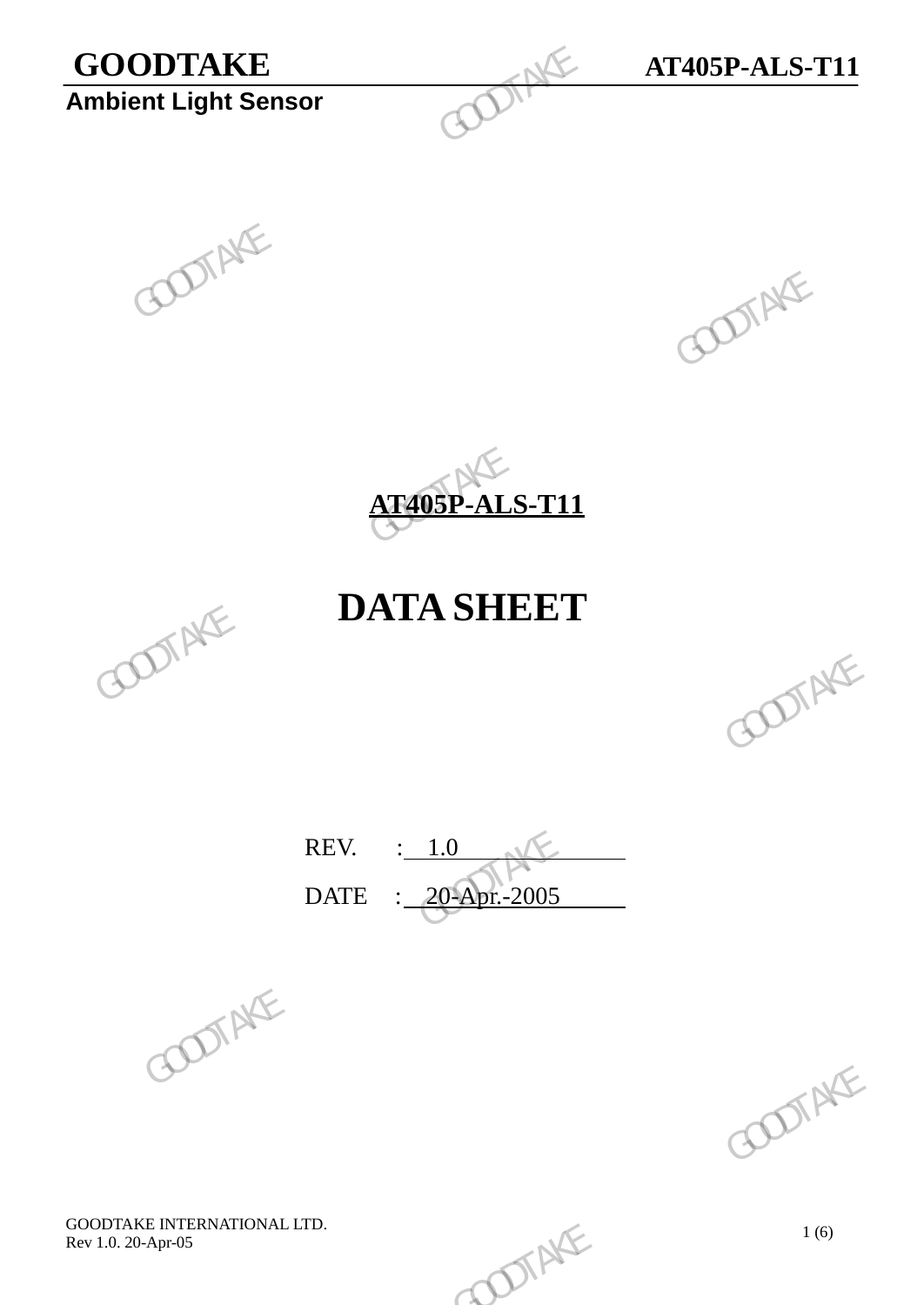# **GOODTAKE AT405P-ALS-T11**

# **Ambient Light Sensor, RoHS Compliant, Released for Lead**

## **(Pb)-free Solder Process**

### **Description**

AT405P-ALS-T11 ambient light sensor plays a key role in power savings strategies by controlling LCD display intensity and keypad backlighting of mobile devices and in industrial on/off-lighting operation. It is sensitive to visible light much like the human eye and has peak sensitivity at 570 nm. AT405P-ALS-T11 has analog output and is packaged in a small surface mount package. **GOODTAKE**<br> **Ambient Light Sensor, RoHS Compliant, Rele**<br> **(Pb)-free Solder Process**<br>
Description<br>
AT405P-ALS-T11 ambient light sensor plays a key role<br>
in power savings strategies by controlling LCD display<br>
intensity and From considering the solution of Highland Backlighting of mobile devices<br>and in inclusitrial on/off-lighting operation. It is sensitive<br>to visible light much like the human eye and has peak<br>sensitivity at 570 nm. AT405P-A

### **Features**

- Product designed and qualified acc. AEC-Q101 for the automotive market
- High sensitivity,  $I_{PCE} = 50 \mu A (E_V = 100 \text{ lx})$
- Adapted to human eye responsivity
- Wide angle of half sensitivity  $\varphi = \pm 60^{\circ}$
- Surface mount package
- Dimensions: L 4 mm x W 2 mm x H 1.05 mm
- Lead (Pb)-free soldering released
- Lead (Pb)-free component in accordance with RoHS 2002/95/EC and WEEE 2002/96/EC

### **Applications**

Applications<br>Ambient light sensor for control of display backlight dimming in LCD displays and keypad backlighting of mobile devices and in industrial on/off-lighting operation. From the package<br>
From the package<br>
ons: L 4 mm x W 2 mm x H 1.05 mm<br>
b)-free soldering released<br>
b)-free component in accordance with<br>
SASEC and WEEE 2002/96/EC<br>
tions<br>
light sensor for control of display backlight<br>
in LC

- Automotive sensors
- Mobile phones
- Notebook computers
- PDA's
- Cameras
- Dashboards





GOODTAKE INTERNATIONAL LTD. GOODTAKE INTERNATIONAL LTD.<br>Rev 1.0. 20-Apr-05 2 (6)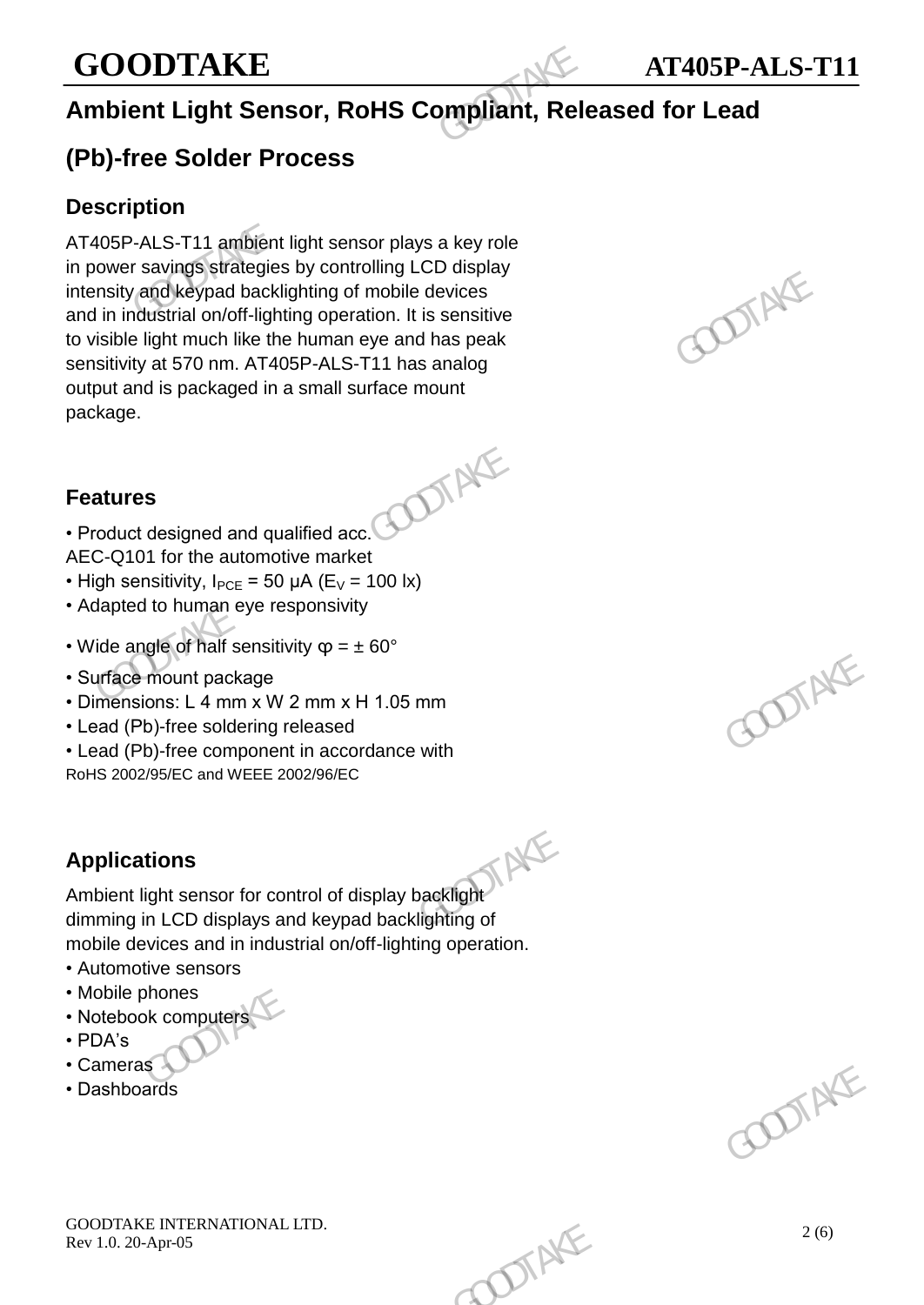### **Absolute Maximum Ratings**

| <b>GOODTAKE</b>                               |                                    |                        |                  | <b>AT405P-ALS-T11</b> |     |                 |                |
|-----------------------------------------------|------------------------------------|------------------------|------------------|-----------------------|-----|-----------------|----------------|
| <b>Absolute Maximum Ratings</b>               |                                    |                        |                  |                       |     |                 |                |
| $T_{amb}$ = 25 °C, unless otherwise specified |                                    |                        |                  |                       |     |                 |                |
| Parameter                                     | <b>Test condition</b><br>Symbol    | Symbol                 |                  | Value                 |     | Unit            |                |
| Collector emitter<br>voltage                  |                                    | V <sub>CEO</sub>       |                  | 6                     |     | $\vee$          |                |
| Emitter collector<br>voltage                  |                                    | <b>V<sub>CEO</sub></b> |                  | 1.5                   |     | V               |                |
| Collector current                             |                                    | $I_{\rm C}$            |                  | 20                    |     | mA              |                |
| <b>Total power</b><br>dissipation             | $T_{\text{amb}} \leq 55 \degree C$ | $P_{\text{tot}}$       |                  | 100                   |     | mW              |                |
| <b>Junction</b>                               |                                    | $T_i$                  |                  | 100                   |     | $\rm ^{\circ}C$ |                |
| temperature                                   |                                    |                        |                  |                       |     |                 |                |
| Operating                                     |                                    | $T_{\text{amb}}$       |                  | $-40$ to $+100$       |     | $\rm ^{\circ}C$ |                |
| temperature range                             |                                    |                        |                  |                       |     |                 |                |
| Storage temperature<br>range                  |                                    | $T_{\text{stg}}$       |                  | $-40$ to $+100$       |     | $^{\circ}C$     |                |
| Soldering                                     | Reflow Profile                     | $T_{sd}$               |                  | 260                   |     | $\rm ^{\circ}C$ |                |
| temperature                                   | Figure 7                           |                        |                  |                       |     |                 |                |
| Thermal resistance                            |                                    | $R_{thJA}$             |                  | 450                   |     | K/W             |                |
| junction/ambient                              |                                    |                        |                  |                       |     |                 |                |
| <b>Basic Characteristics</b>                  |                                    |                        |                  |                       |     |                 |                |
| $T_{amb}$ = 25 °C, unless otherwise specified |                                    |                        |                  |                       |     |                 |                |
| Parameter                                     | <b>Test condition</b>              |                        | Symbol           | Min                   | Typ | Max             | Unit<br>$\vee$ |
| Collector emitter                             | $I_c = 0.1$ mA                     |                        | V <sub>CEO</sub> | 6                     |     |                 |                |

### **Basic Characteristics**

| $T_{amb}$ = 25 °C, unless otherwise specified<br>Symbol<br>Min<br>Max<br>Unit<br><b>Test condition</b><br>Typ<br>Parameter<br>Collector emitter<br>$I_c = 0.1$ mA<br>$\vee$<br>6<br><b>V<sub>CEO</sub></b><br>breakdown voltage<br>$V_{CE} = 5 V, E = 0 I$<br>Collector dark current<br>3<br>50<br>I <sub>CEO</sub><br>nA<br>$V_{CE} = 0 V$ , f = 1 MHz, E<br>16<br>Collector-emitter<br>$C_{CEQ}$<br>pF<br>capacitance<br>$= 0$<br>$Ev = 20$ lx, CIE<br>3.5<br>10<br>16<br>Collector light current<br>μA<br>$I_{PCE}$<br>illuminant A, $V_{CE} = 5V$<br>$Ev = 100$ lx, CIE<br>40<br>μA<br>$I_{PCE}$<br>illuminant A, $V_{CE} = 5 V$<br>Angle of half sensitivity<br>± 60<br>deg<br>$\varphi$<br>Wavelength of peak<br>590<br>nm<br>$\lambda_{p}$<br>sensitivity<br>Range of spectral<br>360 to<br>nm<br>$\lambda_{0.1}$<br>bandwidth<br>970<br>$Ev = 20$ lx, standard<br>Collector emitter<br>$V_{CEsat}$<br>0.1<br>saturation voltage<br>light $A$ , $I_{PCE} = 1.2 \mu A$<br>GOODTAKE INTERNATIONAL LTD.<br>3(6)<br>Rev 1.0. 20-Apr-05 | POTAKE | <b>Basic Characteristics</b> |  |  |  |
|-------------------------------------------------------------------------------------------------------------------------------------------------------------------------------------------------------------------------------------------------------------------------------------------------------------------------------------------------------------------------------------------------------------------------------------------------------------------------------------------------------------------------------------------------------------------------------------------------------------------------------------------------------------------------------------------------------------------------------------------------------------------------------------------------------------------------------------------------------------------------------------------------------------------------------------------------------------------------------------------------------------------------------------------|--------|------------------------------|--|--|--|
|                                                                                                                                                                                                                                                                                                                                                                                                                                                                                                                                                                                                                                                                                                                                                                                                                                                                                                                                                                                                                                           |        |                              |  |  |  |
|                                                                                                                                                                                                                                                                                                                                                                                                                                                                                                                                                                                                                                                                                                                                                                                                                                                                                                                                                                                                                                           |        |                              |  |  |  |
|                                                                                                                                                                                                                                                                                                                                                                                                                                                                                                                                                                                                                                                                                                                                                                                                                                                                                                                                                                                                                                           |        |                              |  |  |  |
|                                                                                                                                                                                                                                                                                                                                                                                                                                                                                                                                                                                                                                                                                                                                                                                                                                                                                                                                                                                                                                           |        |                              |  |  |  |
|                                                                                                                                                                                                                                                                                                                                                                                                                                                                                                                                                                                                                                                                                                                                                                                                                                                                                                                                                                                                                                           |        |                              |  |  |  |
|                                                                                                                                                                                                                                                                                                                                                                                                                                                                                                                                                                                                                                                                                                                                                                                                                                                                                                                                                                                                                                           |        |                              |  |  |  |
|                                                                                                                                                                                                                                                                                                                                                                                                                                                                                                                                                                                                                                                                                                                                                                                                                                                                                                                                                                                                                                           |        |                              |  |  |  |
|                                                                                                                                                                                                                                                                                                                                                                                                                                                                                                                                                                                                                                                                                                                                                                                                                                                                                                                                                                                                                                           |        |                              |  |  |  |
|                                                                                                                                                                                                                                                                                                                                                                                                                                                                                                                                                                                                                                                                                                                                                                                                                                                                                                                                                                                                                                           |        |                              |  |  |  |
|                                                                                                                                                                                                                                                                                                                                                                                                                                                                                                                                                                                                                                                                                                                                                                                                                                                                                                                                                                                                                                           |        |                              |  |  |  |
|                                                                                                                                                                                                                                                                                                                                                                                                                                                                                                                                                                                                                                                                                                                                                                                                                                                                                                                                                                                                                                           |        |                              |  |  |  |
|                                                                                                                                                                                                                                                                                                                                                                                                                                                                                                                                                                                                                                                                                                                                                                                                                                                                                                                                                                                                                                           |        |                              |  |  |  |
|                                                                                                                                                                                                                                                                                                                                                                                                                                                                                                                                                                                                                                                                                                                                                                                                                                                                                                                                                                                                                                           |        |                              |  |  |  |
|                                                                                                                                                                                                                                                                                                                                                                                                                                                                                                                                                                                                                                                                                                                                                                                                                                                                                                                                                                                                                                           |        |                              |  |  |  |
|                                                                                                                                                                                                                                                                                                                                                                                                                                                                                                                                                                                                                                                                                                                                                                                                                                                                                                                                                                                                                                           |        |                              |  |  |  |
|                                                                                                                                                                                                                                                                                                                                                                                                                                                                                                                                                                                                                                                                                                                                                                                                                                                                                                                                                                                                                                           |        |                              |  |  |  |
|                                                                                                                                                                                                                                                                                                                                                                                                                                                                                                                                                                                                                                                                                                                                                                                                                                                                                                                                                                                                                                           |        |                              |  |  |  |
|                                                                                                                                                                                                                                                                                                                                                                                                                                                                                                                                                                                                                                                                                                                                                                                                                                                                                                                                                                                                                                           |        |                              |  |  |  |
|                                                                                                                                                                                                                                                                                                                                                                                                                                                                                                                                                                                                                                                                                                                                                                                                                                                                                                                                                                                                                                           |        |                              |  |  |  |
|                                                                                                                                                                                                                                                                                                                                                                                                                                                                                                                                                                                                                                                                                                                                                                                                                                                                                                                                                                                                                                           |        |                              |  |  |  |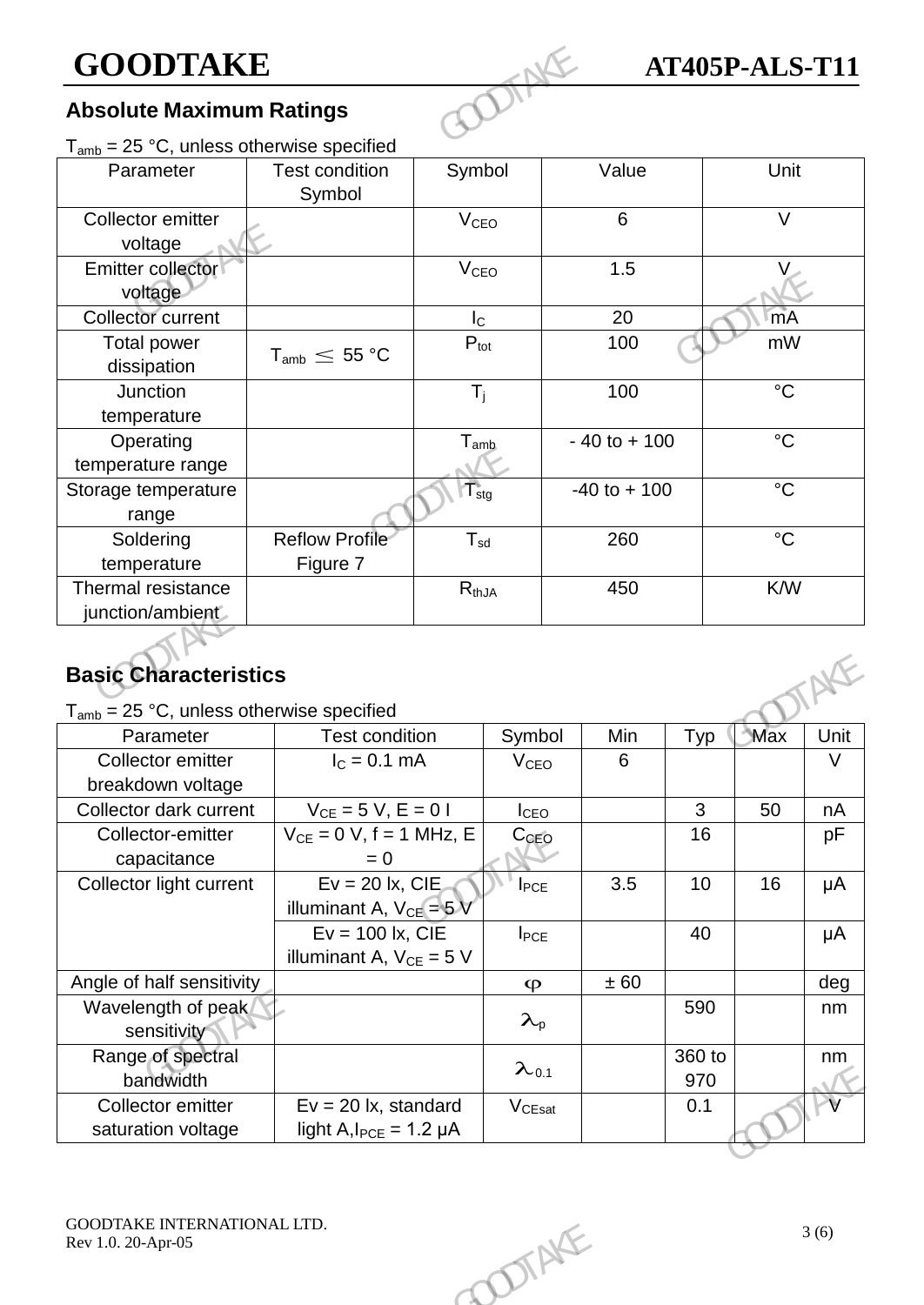# **GOODTAKE**<br> **GOODTAKE** AT405P-ALS-T11<br> **AT405P-ALS-T11**

### **Typical Characteristics**

Tamb =  $25 \text{ °C}$ , unless otherwise specified



GOODTAKE INTERNATIONAL LTD. GOODTAKE INTERNATIONAL LTD.<br>Rev 1.0. 20-Apr-05 4 (6)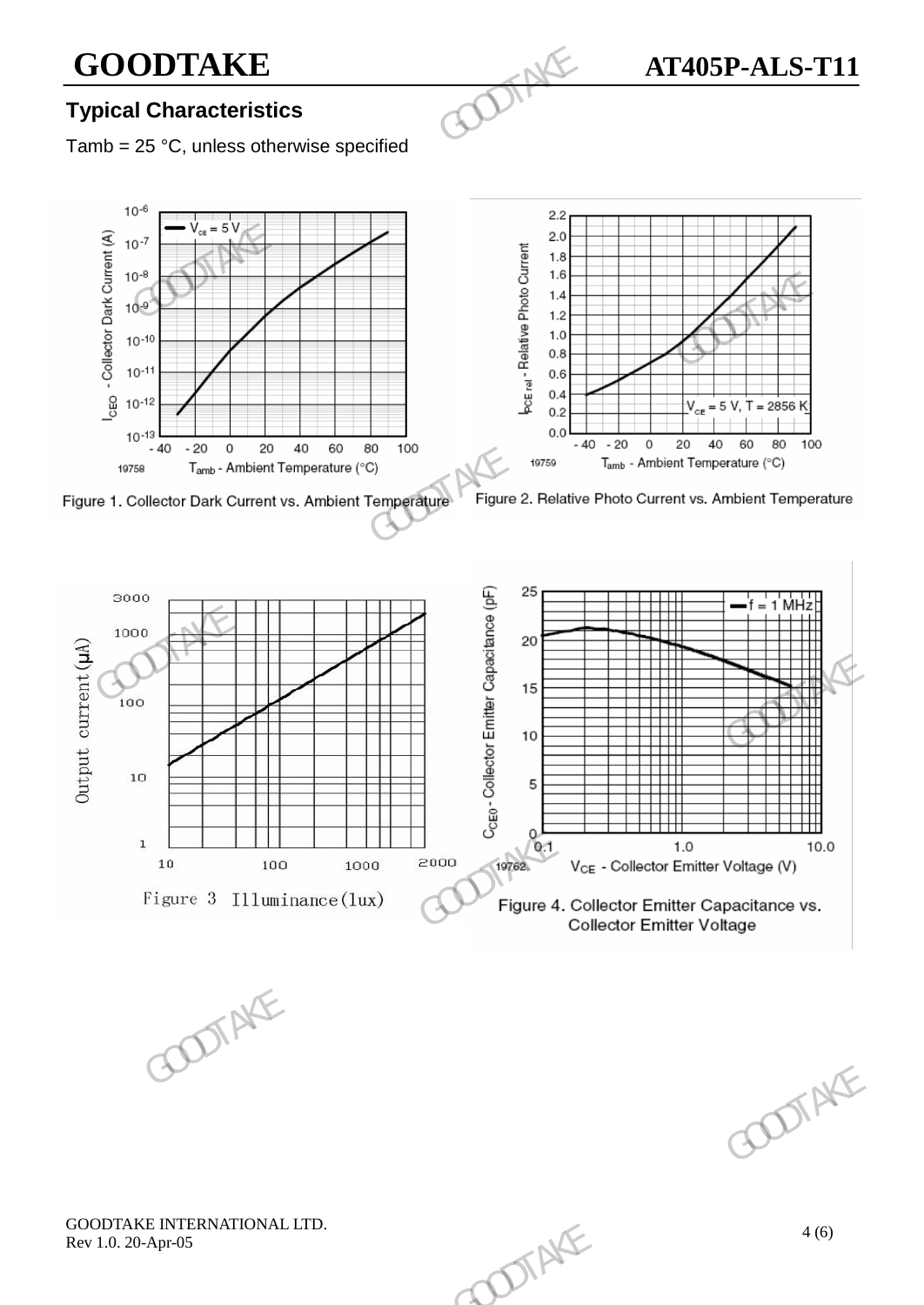# $\begin{array}{r} \begin{array}{r} \begin{array}{r} \text{10} \\ \text{20} \end{array} \\ \hline \end{array} \end{array}$

# **GOODTAKE AT405P-ALS-T11**





### **Reflow Solder Profiles**

### **Drypack**

Devices are packed in moisture barrier bags (MBB) to prevent the products from moisture absorption during transportation and storage. Each bag contains a desiccant.

### **Floor Life**

Floor life (time between soldering and removing from MBB) must not exceed the time indicated in J-STD-020 AT442-AS-A1 is released for:

Moisture Sensitivity Level 4, according to JEDEC, J-STD-020

Floor Life: 72 h Conditions:  $T_{amb}$  < 30 °C, RH < 60 %

## **Drying**



In case of moisture absorption devices should be baked before soldering. Conditions see J-STD-020 or Label. Devices taped on reel dry using recommended conditions 192 h at 40 °C  $(+ 5 °C)$ , RH < 5 %.